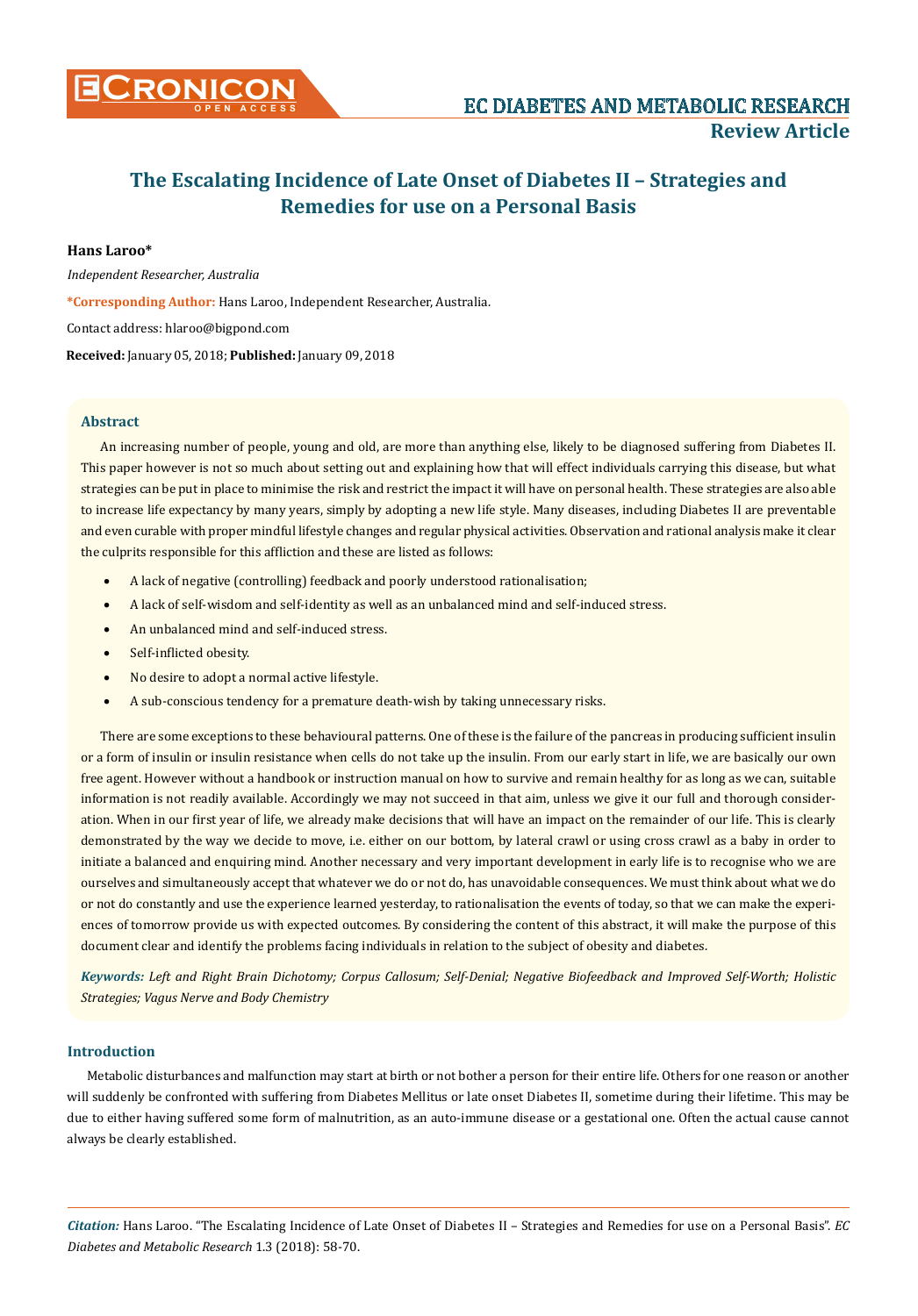**Note!** This submission is intended to be a guide/directory for SELF-HELP. Irrespective of what is suggested, proper medical advice from your doctor or appointed medical specialist must always take precedent. You as the owner of your body and mind must make the decision over what and how to deal with each situation, as your conditions whatever these represent, are exclusively yours.

A clarification of some of the problems facing sufferers of dealing with poor health and seeking improvement as mentioned in the abstract are listed as follows:

#### **A lack of negative (controlling) feedback and poorly understood need to rationalise**

Negative feedback is a natural mechanism for maintaining personal control and preventing the repetition of injury or destruction. Application of negative feedback stops a person from burning their fingers for the second and further times, by recognising the fact that it hurts and the consequences it brings when not adhering to the feeling of pain and warning signs.

Poorly understood rationalisation is a lack of ability or willingness to solve problems and instead adopting an emotional and irrational attitude by doing nothing.

#### **A lack of self-wisdom and self-identity**

As a form of life, especially human life and endowed with intelligence, we must be aware of who we are and what we know and able to do. This means trial and error practices until satisfied [1-4].

#### **An unbalanced mind and self-induced stress**

We are supposed to be in harmony with nature and the Universe as a whole and that means both physiological and psychological homeostasis. Instead of thinking about a real or perceived problem, we must instead seek a solution to the problem and forget about the problem itself and remove anxiety at the same time [5-9].

#### **Self-inflicted obesity**

Consuming processed foods and often too much of it and more than what we need, automatically creates a stress on the body in trying to get rid of the excess food. There would not be as much of a problem if the excessive food intake was associated with equally excessive high physical activity, such as running marathons. Processed foods also contain preservatives and toxins and may do more harm than good. In addition it is most likely not realised that for every extra kilogram of additional body weight many kilometres additional lymphatic facilities have to grow in order to keep up the cleansing and immunity of the additional body tissue. This places stress on the body [10-13].

#### **No desire to adopt a normal active lifestyle**

A predictable long and healthy life is associated with "continuing to be active like a child, without being a child", i.e. move and move about as much as you can in order to keep 'the rivers of your body' moving. Not doing so will be severely detrimental to ever obtaining and enjoying a long and healthy life [1,7].

#### **A sub-conscious tendency for a premature death-wish by taking unnecessary risks**

The world we live in is a dangerous place in more ways than we can ever imagine. To increase the risk by consuming excessive food and often the wrong type, bungee jumping, jumping out of planes and driving too fast in an automobile and playing dangerous games are all life threatening and should be avoided as much as possible. This behaviour is based on the fantasy that makes individual think they are immune and nothing unfortunate will happen. More often than not, it will. There are definitely healthier ways in obtaining an Adrenalin Rush! Life is too precious [2, 8, 9 and 11].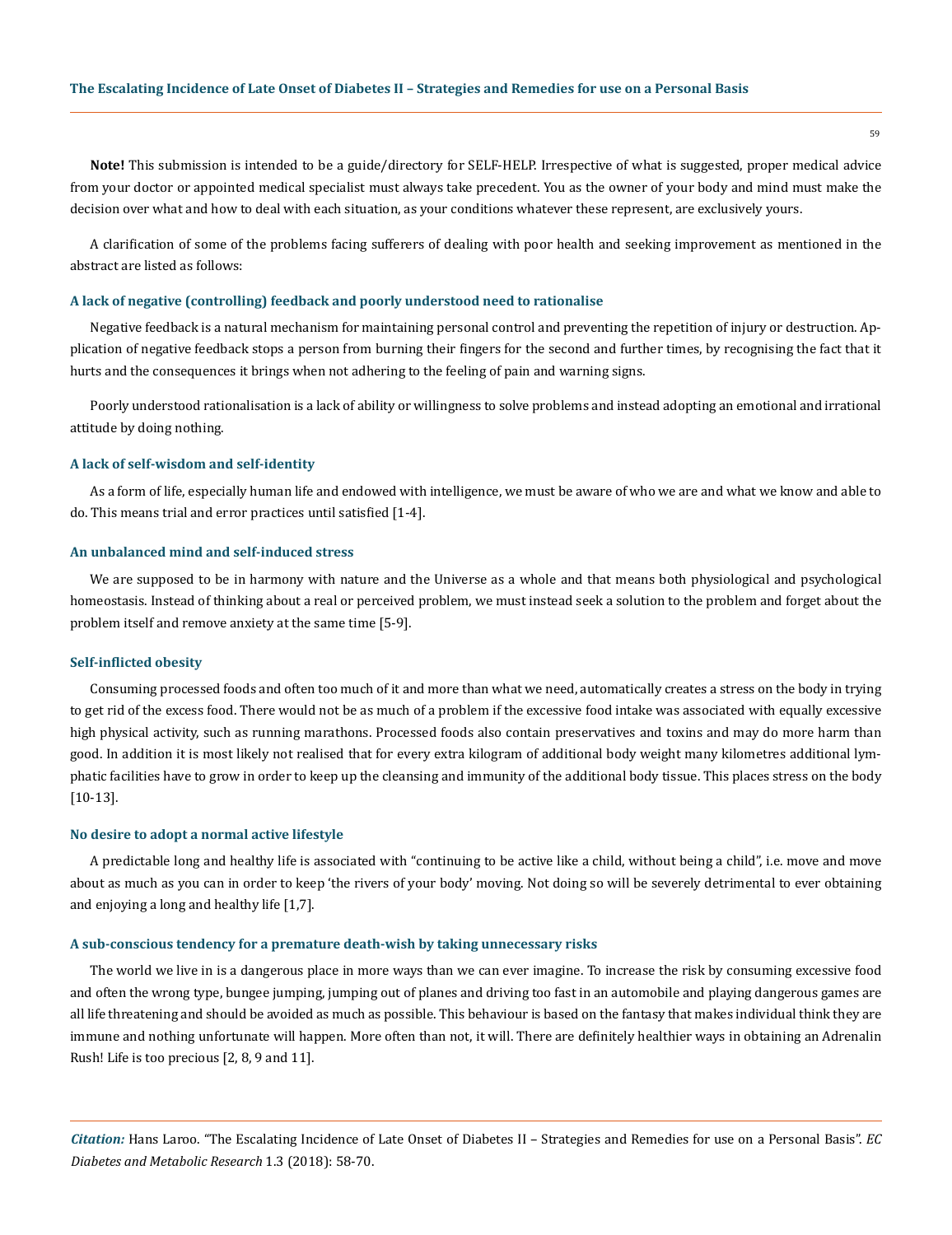#### **Author's testimony**

My onset of Diabetes II occurred late in life. I was 70 years of age. Although never having been properly diagnosed for Diabetes II, it appeared that sugar levels remained relatively high for much longer than beyond the conventional period of two hours. A reason for this condition has never been determined. Perhaps it was the malnutrition suffered as a toddler during WWII or the fact that I was doing exercises each day that were in excess of 1200 body movements including 300 body squats in one go. The theory was that doing this each morning and other times during the day including walking 9 kilometres in less than 55 minutes required my body to release copious quantities of sugar to enable my body to keep this up. Being prescribed Metformin soon after on a permanent basis may have actually created a Diabetes II condition. Metformin, according to the manufacture, Metformon was designed having obese young people in mind, something I am not. It was the worst thing that I could have done. I am now in my eighties, still exercising and walking, keeping busy all day and evening, and appear to have none of the symptoms normally associated with the disease. I take a minute quantity of Insulin on a daily basis (limited to a daily total 16 IU) and often eat more so as not to lose any more weight. I can still read the paper without glasses and most likely never find out what is really ailing me. The reason I exercise a lot stems from an unexpected medical condition that started at midnight in January 1992. It took many visits to doctors and specialists to eventually find out I was suffering from a condition known as Menieres Disease, considered being caused by damage to my Eight Cranial nerve. This was accompanied by constant subjective and objective violent bouts of vertigo and nystagmus (uncontrolled rapid eye movements). I was told it was incurable and to stop work. A year later I started on a regimen of very specific exercises that completely renewed my entire nervous system. It also improved my physiological and psychological health. It took a lot of discipline and at least 4 years of disciplined exercises to be fit again. Since then there have been some more medical hiccups, but these too I was able to deal with. I am at present 66.4 kg at a height of 1.76 metres at an age of 81.

**Note!** I share this information with the reader in order to show that there is much an individual can do to deal with medical mishaps.

As discussed in the abstract of this is not so much about Diabetes Mellitus and how is it caused but the strategies available to deal with the disease and its conditions most likely to affect our health, as well as for the duration of our life expectancy. The extent and diversity of the proposed strategies are numerous and some are listed in the latter section of this document. To make the task easier, the available strategies have been formulated in a number of individual subjects, that each will offer their own remedies, recommendations and suggestions. Some of these will be subtle indeed because of the holistic nature of their program. Within these various sections that make up what we are, there is no special sequence or priorities. They all need to be read and understood for the envisaged benefits toward an improved health for the remainder of our lives and our enjoyment.

**Note!** Most of these sections will be preceded by a brief preamble or abstract about the subject to be discussed.

Section 1. Our everyday existence and what we must do in order to maintain and improve our holistic existence.

No matter how much we may be orientated toward compartmentalisation, a holistic existence cannot be ignored. Literally everything is interconnected. We cannot even separate ourselves from the Universe as we are part of it. As an example, a nerve pain in the shoulder region may very well have its origin in the palm of the hand, such as in the case of carpal tunnel syndrome and known as referred pain.

We are also not aware of all the activity of the two brain halves, our corpus callosum, our vagus nerve network (almost like a second brain), our lymphatic system, endocrine system and our two autonomous sympathetic and para-sympathetic nervous systems, all working together. All of this, without any of our conscious thoughts and completely automatic. Aware of it or not, it heeds to consider at all times, that these 'behind the scene activities' are regulating our heart rate, our blood pressure, temperature and many other of body functions in an effort to keep us safe and alive. In particular our sympathetic and para-sympathetic nervous systems that regulate and prepare us for high activity (fight and/or flight) during the day and allow us to rest and digest during the night respectively. Go against and disturb these programmed nervous system activities is a good start for bodily functions to go awry and diseases and malfunctions to flourish, both physically and psychologically.

*Citation:* Hans Laroo. "The Escalating Incidence of Late Onset of Diabetes II – Strategies and Remedies for use on a Personal Basis". *EC Diabetes and Metabolic Research* 1.3 (2018): 58-70.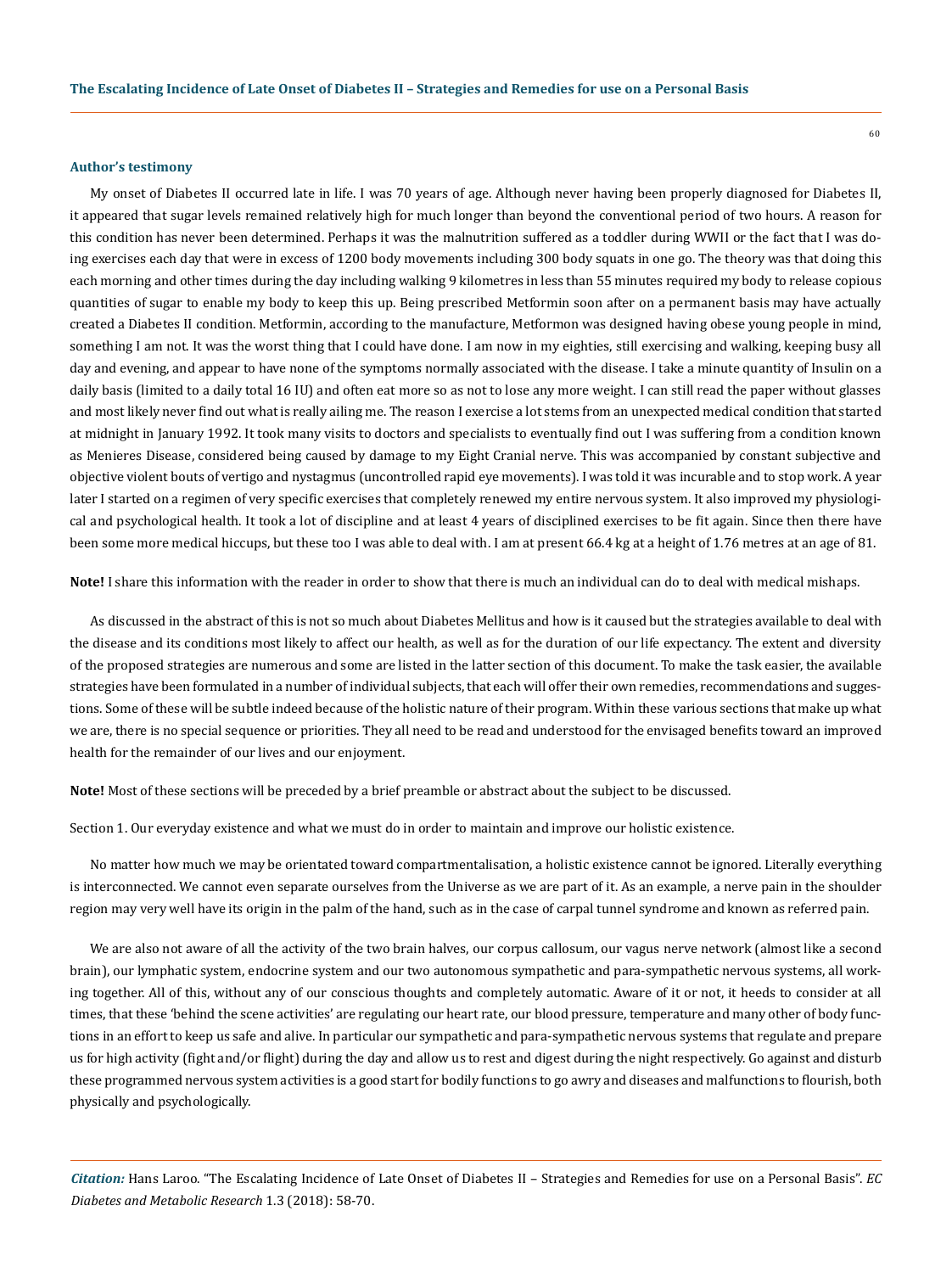One overriding element for controlled good health is the matter of keeping the rivers of our body flowing fast and furious. These rivers of our body are our arteries, blood vessels, capillaries that carry our body fluids such as blood, hormones, lymph and anything else to where it needs to go. Any obstruction or stagnation at all will immediately compromise our health. To lend credence to this statement, compare this with a real fast moving river with a lake or pond where flow is restricted resulting in stagnation.

On the basis of the foregoing, we must give priority to the following elements of maintaining control over a continued good health:

- 1. Our psyche and mental attitude. Either we are survivalist orientated or decide on embracing a fatalistic tendency instead.
- 2. We either activate our lymphatic system regularly in order to clean ourselves out and remove any toxins in our body or let it all accumulate and end up sick.
- 3. There exists a symbiotic relationship between us and our gut bacteria. Give our gut bacteria and our own body cells the proper nourishment or they WILL rebel and do us harm. Catabolism is one of these.
- 4. To live in harmony with our hormones. Let our sympathetic and para-sympathetic nervous system do their tasks in keeping us healthy both during the day for one and at night for the other. Sleeping during the day and staying awake at night is not conducive for maintaining that needed balance with nature.
- 5. Deal with any problems that arise immediately and be done with it. Do not allow complacency, self-denial and stubbornness to creep in and ruin your life. That type of behaviour will be to your own detriment and will get you in the end.
- 6. Learn all about the benefits of practising and adopting (controlling) negative feedback rather than dwell on emotional attitudes. It simply never works out. Only honest rationalisation will.

# **Our Psyche and Mental attitude**

The main conscious motivator is our brain. It has an intimate relationship with the MIND. Whilst the brain is a physical entity, consisting of such things as tissues, blood, nerves and neurons, the mind is more akin to a pure intangible energy that we are unable to comprehend. However a personal psyche is created between the physical brain and the mind. How powerful and resourceful the combination is in the need for survival, is equally difficult to realise. Both do operate as analogue systems, albeit the mind most likely at a Quantum level and speculative in an entangled way. With this in mind, we are able to create a mental attitude that has to make choices between attitudes for survival or reject this and adopt a fatalistic direction. The choice is always our own and it all starts with FEEDBACK and considering consequences or not [1, 5 and 6].

There are many types of feedback, in particular negative (controlling) feedback and positive (destructive) feedback. Feedback can be mechanical such as the escarpment mechanism in a clock that makes sure the seconds last exactly one second, the governor of an engine to ensure it does not speed up beyond its control and the inverted signal used to safeguard electronic amplification devices. All of these mechanisms operate with negative feedback systems. Electronic negative and positive feedback very closely resembles feedback mechanisms experienced in bio-feedback abilities in humans, animals, bacteria and plants. With electronic audio equipment as an example, the positive and negative feedback system works this way:

A microphone is connected to the input of an amplifier, which itself is further connected to a speaker at its output terminals. Tiny sounds picked up by the microphone are amplified and can be heard coming out of the speaker. However, if the amplification applied to the sound is beyond an accepted limit from the speaker and picked up by the microphone in addition to the sound already picked up by the microphone, it will start to oscillate and a large howling will be heard. If that were to persist, either the amplifier or the speaker OR both may self-destruct due to excessive current and over-voltages. To overcome this problem, electronics can easily prevent positive feedback occurring by introducing negative feedback. This is accomplished by sampling a small part of the output signal and reintroduce this signal into an inverting input of the amplifier for control. Something similar can be done for humans by not thinking about the problem

*Citation:* Hans Laroo. "The Escalating Incidence of Late Onset of Diabetes II – Strategies and Remedies for use on a Personal Basis". *EC Diabetes and Metabolic Research* 1.3 (2018): 58-70.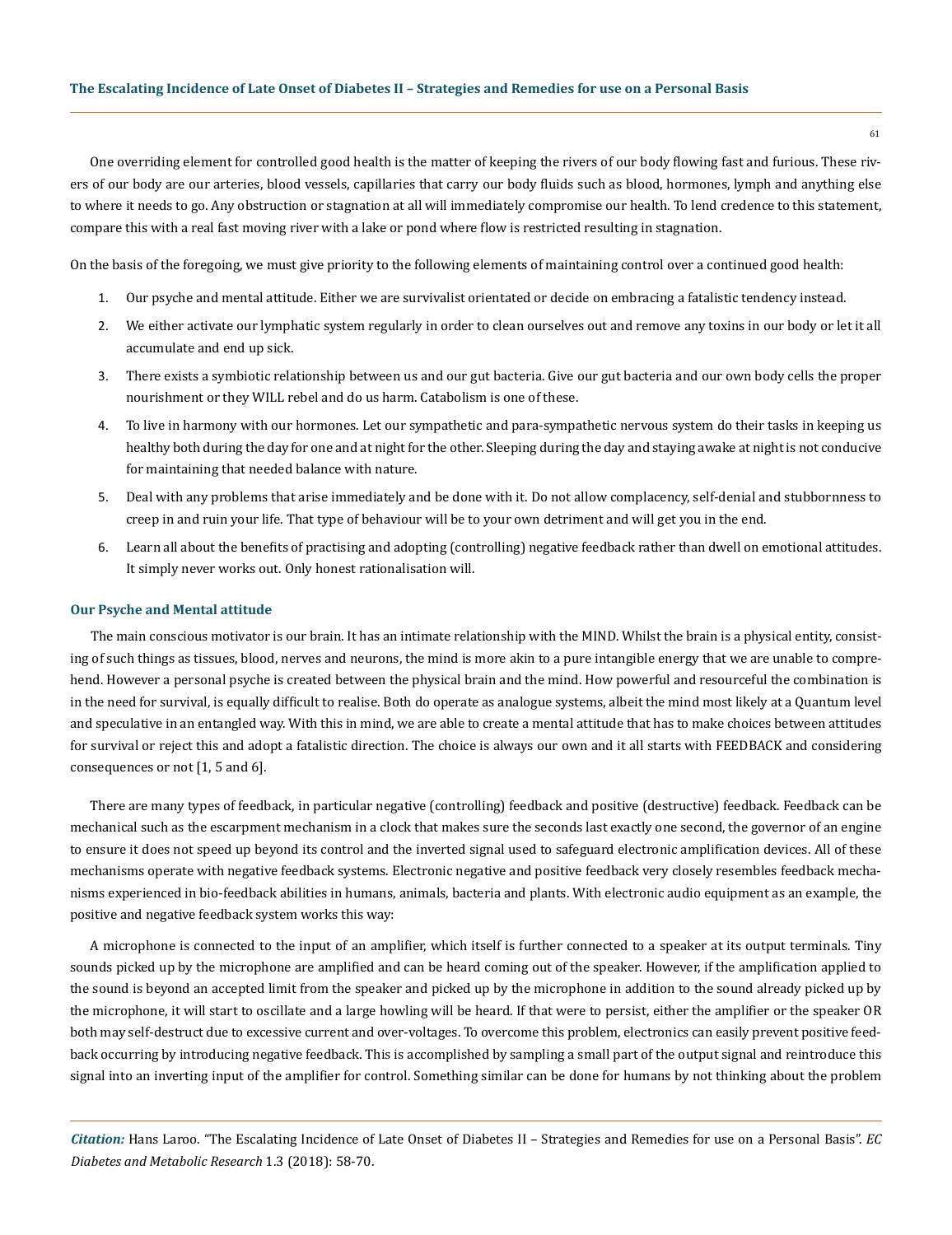but instead seeking a solution. This can be as simple as getting a pen and paper and write down all possible options to remove or deal with the problem.

In most other life, negative feedback is natural. Negative feedback can be compared to "consideration of the consequences of one's action", i.e. If I do this, I most likely will survive and if I do not or adopt a fatalistic attitude I may not last long enough. Most life, other than humans, practice negative feedback in an automatic and natural way,, but for some unexplained reason, many humans ignore these natural remedies against attacks from outside or within. Simple observation of humans either by themselves or in a group will display deliberate positive (destructive) feedback, like taking unnecessary risks, almost impulsively. This is clearly demonstrated by 'running a red light' or speeding and constantly reinforcing 'bad and destructive' thinking that is never ending, becoming a 'self-fulfilling prophecy' with disastrous endings through self-harm. Negative feedback is a different thing with favourable outcomes most of the time. Compared to survivalist orientated negative feedback, positive emotional feedback has generally bad outcomes for the individual and often outsiders as well. The following will illustrate that one type of behaviour or another starts very early in life [1, 3, 5, 6, 14].

Year One: Behavioural choices babies make even before their first year is out.

During a trial some years ago involving 2,000 babies from a variety of socio-economic background, had their behaviour patterns were recorded during an intense study ending at their first birthday. The results of that study was presented as a short series of episodes and televised. It soon became clear, as young as the babies were, very specific patterns appeared as three quite distinct groups, i.e. those that adopted cross crawl, another group initiated lateral crawl and the third group who preferred to move about on their behind.

From this study we can determine that these first year babies moving about by cross crawling, lateral crawling or moving on the behind, which part of their brain, left or right, has been engaged at that moment. We can now understand that the babies performing cross crawl have to constantly use both halves of their brain, i.e. right arm forward and left knee and leg forward and then alternate moving the left arm and right knee and leg. Those babies that have opted for lateral crawl, use first on side of one arms and leg and then those on the right, would develop intellectually differently. This indicates slow switching of the brain between movements. Not surprisingly, it is claimed that babies in the group that remained sitting and moving on their bottoms developed the lowest intellect. From that we can come to the conclusion that the cross crawlers rationalise, the lateral crawlers rationalising to a lesser extent and the last group adopts an attitude of complacency and indifference.

Communication between the two brain halves is aided by a large bundle of nerves called the Corpus Callosum. Things go wrong when there is damage as information transfer between the left and right hemispheres falters.

There are many remedies to strengthen left brain/right brain coordination and improve the workings of the Physiological and Psychological operation of an individual. The best of these remedies is the practice of the ancient Chinese "Internal Chi Gong", literally meaning: Making energy work!" [15-17].

The promise of Qi Gong is that it is able to repair, teach and maintain the Central Nervous System as well as its periphery network, often damaged due to diabetes II. Its exercises are slow and repetitive and are to be practiced mindful with accompanied conscious thought for feedback. Qi Gong is best practised alone and in isolation. Exercises or body movements are generally practiced in lots of 100 repetitions or more. It is particularly enhancing to the mind and body to ALWAYS count each repetition either out loud or internally, which I prefer. It actually provides a feedback path to the body and the left brain for activation.

Regular and increased breathing must accompany any exercise. The quickest way to adapt to regular deep breathing is to take a large dial clock and observe the movement of the second hand. Start to breathe in for 5 seconds and breathe out for 5 seconds and by the time the second hand has done one revolution (one minute), you have been breathing in and out six times.

*Citation:* Hans Laroo. "The Escalating Incidence of Late Onset of Diabetes II – Strategies and Remedies for use on a Personal Basis". *EC Diabetes and Metabolic Research* 1.3 (2018): 58-70.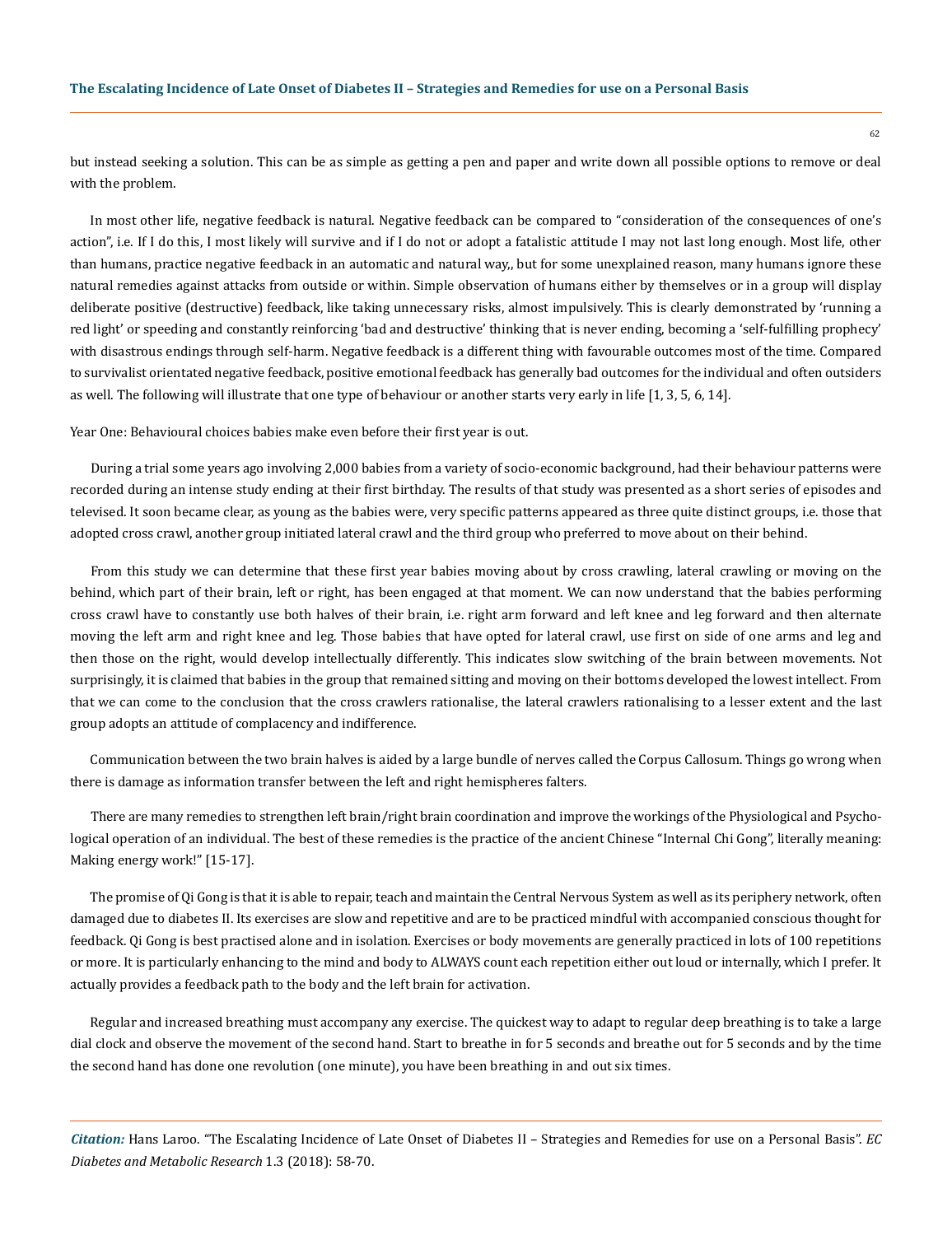It is all about training the brain and nervous systems with an added bonus of a longer life expectancy and especially getting smarter. Its form is that of rounded movements that seem to start from nothing and not end until eternity. There is no jerkiness and unlike Yoga, exists of constant movement. Our mind and brain combined can be very powerful and quite capable of dealing with many things outside of its automatic control of most of our body functions. Using your left body and right body at the same time, promotes brain switching. One very important exercise to promote inner balance is by moving your right hand in front of your body clockwise and simultaneously move the left hand, also in front of your body, but counter-clockwise. Do this in such a way that when one hand is up the other is down. In Tai Chi, this movement is referred to as "waving the hands in the clouds". It is interesting that this and other movements also serve a purpose in 'warding-off' sudden personal attacks [16, 17].

#### **The left and right brain dichotomy**

Left brain orientation can be considered as viewing the world in detail, into separate components, and creating a vertical focus. Let us take for example looking at a rose. Left brain orientation would see the rose bud, the stalk, the leaves and the thorns as individual items as compared to the right brain orientation that would view the rose in its entirety but without the detail, i.e. an approximation as in a 'big picture' approach. Incidentally this tendency of seeing all, but without detail can be recognised in many of the forms of expression such as giving both verbal as well as a visual description. The left brainer would most likely tell and show too much. In comparison the right brainer would simply not tell and show much at all and herein lies a big problem as illustrated as follows:

A person using both left and right brain would normally consider its actions for any consequences, such as a decision to have a glass of wine. Being precise, that is exactly what will happen: one glass of wine. Not using the controlling action of negative feedback, the more right brain orientated person could make a similar statement of only taking one glass of wine, but not being precise, it may argue instead that a second one would be not much more and can be allowed. Before an hour has gone past the second one was followed by a third and a fourth and so on. It would be the same with anything else as well.

Some individuals are more subject to depression with feelings of inadequacy than others. Some years ago I analysed this left brain/ right brain dichotomy and created this table below: It all has to do with our mind, brain and central nervous system whose combined task it is to regulate the many aspects of our life, such as temperature, heart rate and controlling the right chemistry. It is generally referred to as HOMEOSTASIS. A type of balancing or equilibrium for optimum performance as a living entity. Part of homeostasis is also to keep all muscles on both side of our body at an identical tension in order to avoid crooked poses or positions that would be detrimental. It is part of the brain and nervous system to ensure this. Because our nervous system, when leaving our brain crosses over from left to right and from right to left, it is beneficial to also maintain switching our brain between activating the left side and the right side as frequently as possible. When this is not happening, part of the nervous system is not activated. A small test will confirm this status of homeostasis [3, 5, 7, 16-19].

Ask a person to stand erect with both arms horizontal and just below shoulder height. Ask that person to slowly turn on the spot, either clockwise or counter-clockwise and notice what is happening to the elevation of the arms. In most cases, the right arm will start to droop due to a lack of muscle tension in the right arm, caused by the poor activation of the left brain. However If it is the left arm is drooping, the right brain is not active.

This is what life is all about, either being objective, in focus, precise and a survivalist OR, subjective, big picture approach, imprecise and fatalistically orientated.

One of the first people to see a practical use in left brain/right brain strategies for students with learning difficulties in mathematics and expression was Paul E Dennison, an American Educator, who designed PLAYGYM, where the students were taught the use both sides of the body simultaneously and thus switch between left and right brain more frequently. It was introduced in many countries in the world.

*Citation:* Hans Laroo. "The Escalating Incidence of Late Onset of Diabetes II – Strategies and Remedies for use on a Personal Basis". *EC Diabetes and Metabolic Research* 1.3 (2018): 58-70.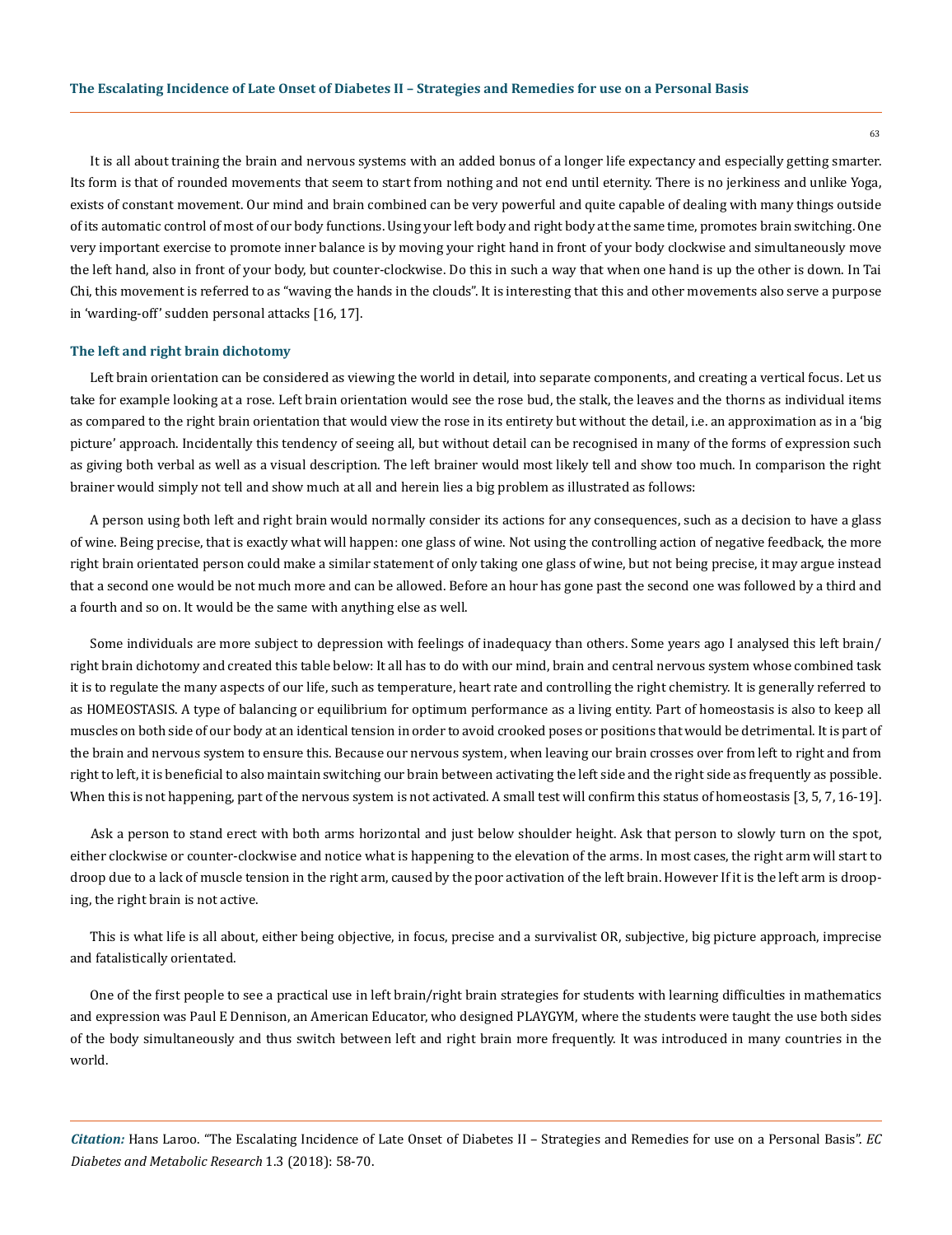*Citation:* Hans Laroo. "The Escalating Incidence of Late Onset of Diabetes II – Strategies and Remedies for use on a Personal Basis". *EC Diabetes and Metabolic Research* 1.3 (2018): 58-70.

This left brain/right brain differentiation has been researched by myself since 1992, in particular actual observation in the behaviour of individuals, whom I came into contact with. Eventually I came to the conclusion that I was able to quantify their physiological and psychological balance (or homeostasis) by how precise their actions and expressions were. Twenty years earlier I was already researching brain wave patterns and brain wave activity relating to Alpha, Gamma and Delta waves from 8 Hz to ever longer waves and Beta brain wave activity from 8 Hz upwards. No doubt the differentiation of the left and right brain can only be detected by frequency interference patterns, a totally new area of research. A further conclusion can be drawn, that an attitude of imprecision is not conducive to obtaining proper physical and mental health. This then equates to an imprecision in the quality and quantity of food consumed and an equally lax attitude toward obesity and diabetes itself. Change in this attitude by becoming more precise and creating regularity in one's daily activities would see a fast improvement.

## **The promise of Internal Qi Gong**

The origin of Internal Qi Gong is very ancient and shrouded in mystery until many of the secret doctrines were described in publications such as the TAO Te Ching by Lao Tsu and others. For many years it remained in Chinese control until exposure by Bruce Lee in the mid1900s. The text of the 'Tao te Ching' is very modern in its concepts and is more like a reality check, giving credence to the claim 'That nothing is new under the sun". Statements like:

- A. A journey of a thousand miles, starts with the first step" or
- B. "It is the space in the cup that makes it useful, not the shape that it has" or
- C. "It is better to lift 1 kg a hundred times than a 100 kg once".

That attitudes are changing in China is evidenced by the release of a book titled 'KNOCKING AT THE GATE OF LIFE" in 2000. The subtitle is more interesting: Healing Exercises from the Official Manual of the People's Republic of China. There are references on diabetes in the book [14, 16, 17, 19].

Destructive behaviour comes down to attitude, mindset, complacency and disregard of one's SELF and others. In order to illustrate this in some way the following extract from a study book on the Law of Torts (English Common Law), is shown here:

The omission to do something which a reasonable man, guided upon those considerations which ordinarily regulate the conduct of human affairs would do, or doing something a prudent and reasonable man would not do (Alderson B. Blyth v, Birmingham Waterworks).

Author's note. It would be less biased if this would read as follows:

"The omission to do something which a reasonable person, guided upon those considerations which ordinarily regulate the conduct of human affairs would do, or doing something a prudent and reasonable person would not do".

| Left Hemisphere (Attributes)    | <b>Right Hemisphere (Attributes)</b> |  |  |
|---------------------------------|--------------------------------------|--|--|
| Intellect                       | Intuition                            |  |  |
| Convergent                      | Divergent                            |  |  |
| Deductive                       | Sensual                              |  |  |
| Rational Vertical Discrete      | Imaginative                          |  |  |
| Abstract                        | Metaphoric                           |  |  |
| Realistic                       | Horizontal                           |  |  |
| Directed                        | Continuous                           |  |  |
| Differential                    | Concrete                             |  |  |
| Sequential Historical           | Impulsive                            |  |  |
| Analytic                        | Free                                 |  |  |
| Explicit                        | Existential                          |  |  |
| Objective                       | Multiple                             |  |  |
| Successive                      | Timeless                             |  |  |
| Speech                          | Holistic                             |  |  |
| Languages                       | Tacit                                |  |  |
| Verbal skills                   | Subjective, pictorial and creative   |  |  |
| Science                         | Simultaneous                         |  |  |
| Will driven                     | Certain spatial skills               |  |  |
| Control of purposeful movements | Musical abilities                    |  |  |
| Letter writing                  | Art and artistic                     |  |  |
| Western thought                 | Mystery                              |  |  |
| Digital processing              | Automatic                            |  |  |
| Serial                          | Visual/spatial                       |  |  |
| Focus                           | Non-verbal communication             |  |  |

| Rhythm               | Integration of component formations |
|----------------------|-------------------------------------|
| Numerical            | Eastern thoughts, self-awareness    |
| Mathematics          | Analogue processing                 |
| Logical              | Parallel                            |
| <b>Block letters</b> | Totality (Gestalt)                  |
| Survival             |                                     |

*Table 1: An unofficial division of tasks and/or behaviour. It would be an ultimate gift if we could embrace both systems. Often we do when we are writing block letter (left brain) and change over to longhand writing and need the right brain to help out with this. Likewise when hunting for food, a survival mechanism of the left brain and needing the spatial ability of the right brain to throw the spear. A third example is listening to music. With our*  left brain and right ear we listen to the low frequencies of the rhythm and with the right *brain and left ear to the melody and high pitched sounds from violins.*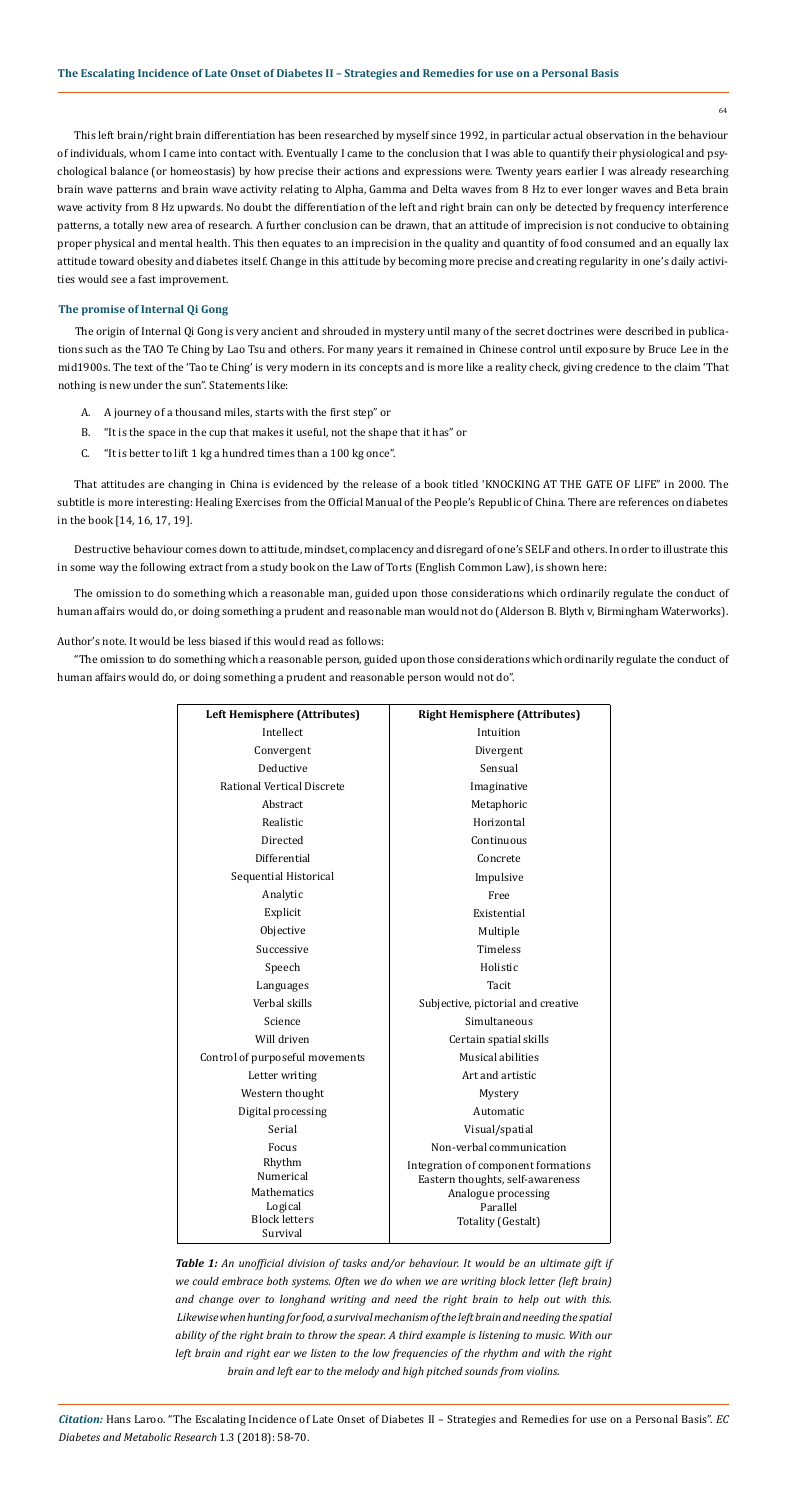Observation of people will quickly show some very salient points. These are listed as follows:

- 1. Many people are their own worst enemies.
- 2. Many also do not know who they actually are (Lack of self-identity).
- 3. Attempts at trying to control others as a form of compensation for having no self-control.

There are many reasons for suffering from self-inflicted ill-health, the most common being overly emotionally. Without even listing the different conditions that can bring this about, complacency is one of the most common culprits.

All of us suffer some form of psychological trauma some time in our lives, or being confronted with seemingly impossible situations without any obvious solutions. Just giving in is never the right way to go about it. Instead of wasting time thinking about what has happened, we should just switch our mind and brain into thinking what options we have available. It is quite incredible what we can come up with. Often the content of books on specific conditions can help, such as the book written by Norman Doidge MD, Psychiatrist, titled The Brain's Way of Healing.

Personally I have embraced the concept of whatever problem shows itself, I immediately try and solve it, often with great success. The most interesting aspect of immediate reaction to a problem event is that the more problems are solved, the easier it gets. Nowadays I actually create difficulties to be solved, like leaving my keys in a different place from the previous one, and try and remember where I left them. Sometimes an easy task can be deliberately made more complicated. It has become a worthwhile exercise for my short term memory retention [3, 4, 14, 18, 20 and 21].

An even better strategy for dealing with problem happenings is considering the PAST, the NOW and the FUTURE and above all the consequence of what we do or not do. It is always worth thinking about the PAST, right NOW, and using what has been learned for better outcomes in the FUTURE.

# **Summary on this section**

With our mind and a healthy attitude we can survive and enjoy a healthy and pleasant Life or destroy ourselves. It is all up to us individually. In order to survive we cannot expect to be complacent and let things happen.

When we are born, we know very little but learn every moment new things by what we hear, see, smell and sense. We get to know our parents, that darkness follows light and many other things that make noises. We make noises ourselves. No doubt the scene has been set to find out who we are. That can happen only one way and that way is by learning what we know and still need to know and what it is we can do as well as those things we cannot. That knowledge alone can start us on an exciting road of self-discovery. However nothing is ever that simple. There are skills to be learned both socially and technically and more in particular: WHO WE ARE OURSELVES! And that is the interesting part. The more we learn what we are able to do and what we know, the closer we get to those areas we are not yet familiar with. Even our brain and central nervous system becomes more skilled and efficient so that we may learn to swim, drive a car, do gymnastics and even learn how to play a musical instrument. It is absolutely true, that the more you know and CAN do, the more you feel satisfied, secure, confident and above all willing to do more difficult things. Unfortunately, learning all these different experiences requires diligence, discipline, patience and time. Not doing all of these things leads to a path of despair. With learning however, negative feedback is full on and 'Once bitten, you should be twice shy". Suitable exercises or body movements, would be any exercises that simultaneously uses the left and right legs and arms. An illustration of this would be bringing up the left knee (in a standing position) to about waist high and try and bring the right elbow to touch the top and the same with the right knee and left elbow [10,14].

#### **Triggering the Lymphatic System for a general clean-out of your body**

It is of extreme importance for your long term survival and life expectancy and also minimise the risk of cancer by learning more what your lymphatic system is and what it can do for you. From all perspectives, a well-functioning lymphatic system cannot be compared to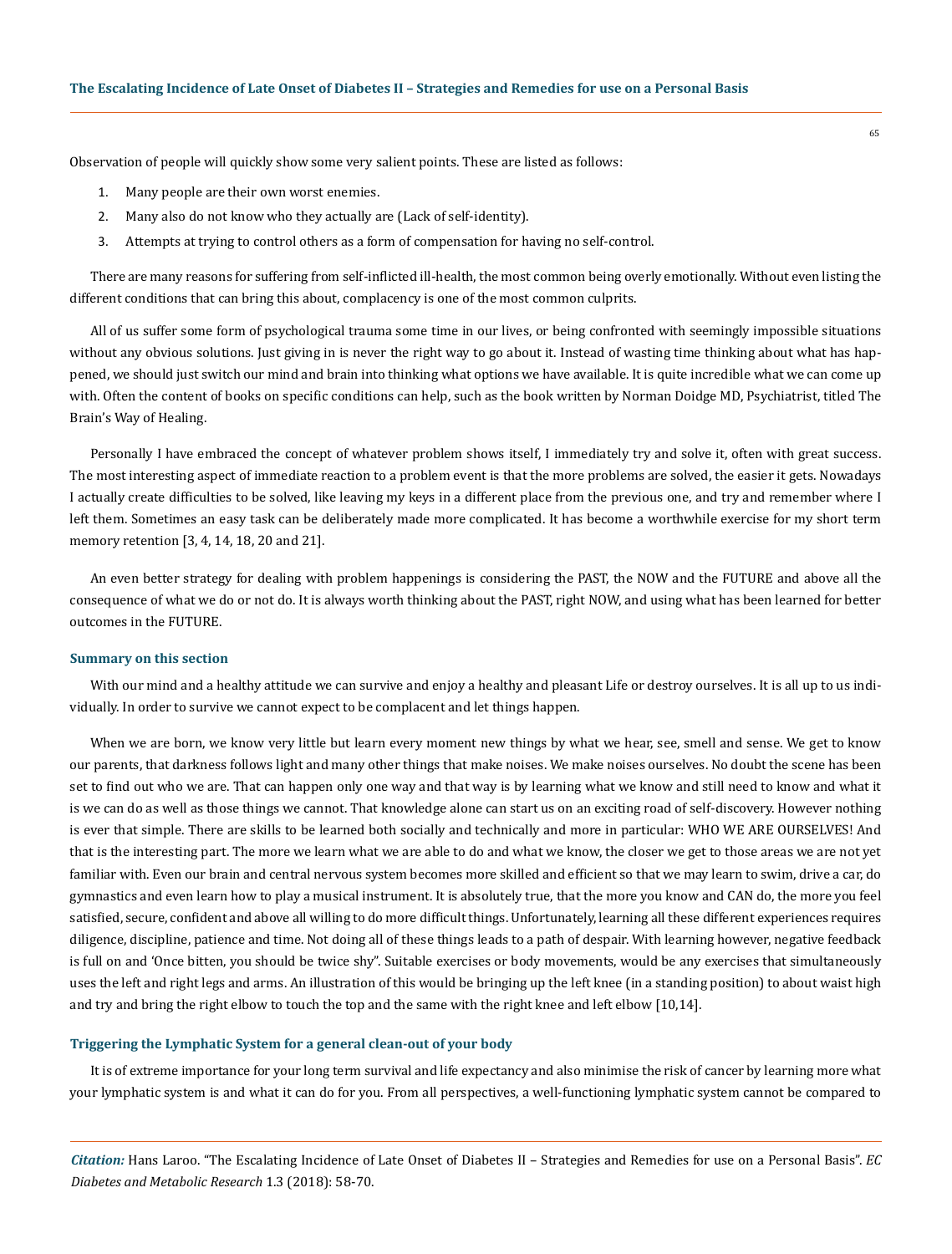## **The Escalating Incidence of Late Onset of Diabetes II – Strategies and Remedies for use on a Personal Basis**

anything else. It is basically a series of tubes, interrupted by nodules, that travel throughout your body and mopping up anything that should not be there for maintaining optimum health. There are local concentration of these lymph glands such as around the neck, the arm pits, the upper torso, lower abdomen and both knees.

There are many thousands of kilometres of these lymphatic channels and their countless nodes throughout your body. With increasing body size through obesity, the lymphatic system needs to grow also, making the operation of the system more complex and cumbersome. Unlike the blood circulatory system that has the heart to deliver the energy to make it flow throughout the body, the lymphatic system has to rely on regular body movements. Jumping up, for instance closes the nodes and landing on your feet again causes opening up, sucking debris and other waste products like dead body cells and pathogens and eventually deliver this in one of the veins in located in the neck area for discharge into the bloodstream for further processing.

The entire lymphatic system is a multi-functional gland organ that has many tasks, such as taking fatty acids away from your intestines and colon for building new cells. Other functions are:

- 1. Growing new capillaries on demand in order to supply nutrients to the body cells and carry away waste products. It is claimed that for every kilogram of weight gained, several kilometres of capillaries are needed.
- 2. Make the lymph fluid flow throughout your body, provided you exercise and there is no stagnant situations anywhere. Especially in and around a Woman's breasts, as this can stimulate cancerous growth,
- 3. All blood plasma proteins enter your lymphatic system as well as dead body cells, viruses, and bacteria all form putrid debris for exiting from your body. It is often claimed that the lymphatic system is the waste bin of your body [12, 21 and 22].
- 4. Your lymph nodes are your best defence against infections of any sort. They carry antibodies and lymphocytes (white blood cells) and phagocytes that clean out debris located within your body tissues.

**Note!** It is prudent to keep your lymphatic system (another very important river of your body) clean and flowing. Not doing so, will cause stagnation and a big chance of cancerous growths according to medical books. In particular cancerous cells getting into the Lymphatic System can literally transport the cancer to other parts of your body very fast indeed.

# **The symbiotic relationship with our gut bacteria**

Up to now we have mostly ignored the importance of our gut bacteria, although they assist us directly with our metabolic processes and evacuation waste products. It is also claimed that they communicate with our brain via the Vagus nerve. The symbiotic relationship between our cells and the bacteria is stable when we consume sufficient quantities of the right nutrients for these bacteria to process. In each person, the type of bacteria may be different and in varying densities. This is caused by different lifestyles and the food we consume. Eating fish instead of red meat would each attract a slightly different species of bacteria and if we ate food of a poor quality it would attract a different bacteria again. It is even possible if the conditions were right for hostile bacteria to invade our gut and make attempts to make us sick and destroy us. For that reason we need to do the right thing for our friendly bacteria in order to avoid having to deal with the nasty ones.

# **The Sympathetic, Para-Sympathetic and Enteric Nervous Systems (including the vagus nerve) and their role in our health**

You may never have been introduced to these three nervous systems, yet without realising it, each one of the three is regulating your life automatically, during the day and at night respectively. They form part of our Autonomous Nervous System. How they operate and look after our health is explained hereunder:

Simplistically speaking, the sympathetic nervous system starts early in the morning by the action of serotonin, a neurotransmitter that readies us for activity such the 'fight or flight response' as well as a feeling of contentment and happiness. It is the stimulant for daytime

*Citation:* Hans Laroo. "The Escalating Incidence of Late Onset of Diabetes II – Strategies and Remedies for use on a Personal Basis". *EC Diabetes and Metabolic Research* 1.3 (2018): 58-70.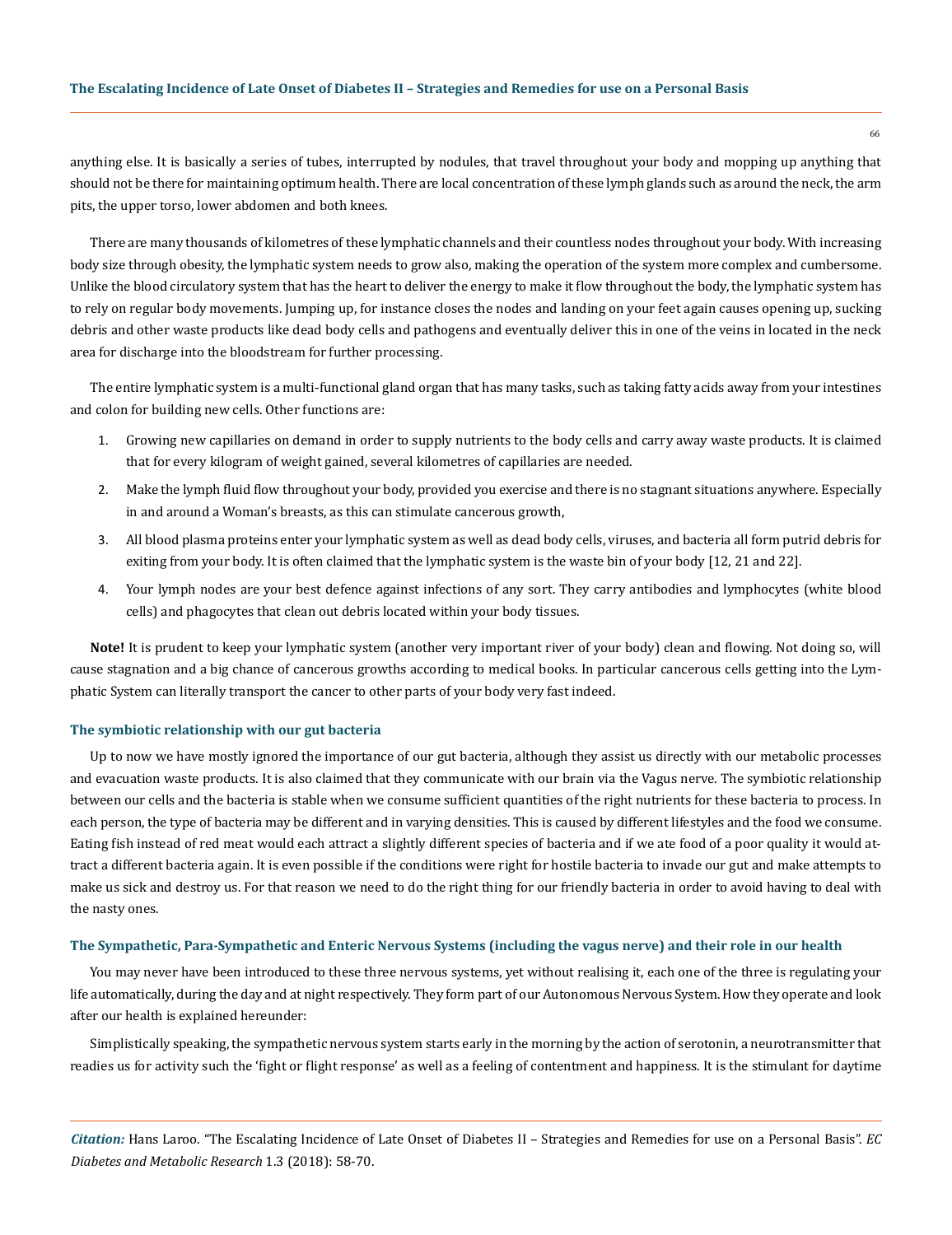activities and is triggered by light of the sun in particular. In direct contrast to the foregoing is the activation of the Parasympathetic nervous system by the hormone Melatonin by darkness. This hormone is created by the Pineal gland located in the brain. Its function is to induce rest and digest.

The sympathetic nervous system is thus for daytime activities by increasing blood flow and tension and increasing blood pressure, heart rate, breathing and preparation for all of the things planned or not for the day. It is initiated by 'first light' from the sun.

The parasympathetic nervous system and the vagus nerve control homeostasis and stimulation by the hormone melatonin as a type of brake on the day's events, to slow the body down from activities and the preparation to go to sleep. The vagus nerve regulates and reduces the heartrate and the stimulation of the digestion of food. Relaxing of muscles [8, 9, 12 and 22].

| <b>Lymphatic System</b>                                                                                                                                                                                                                                                                                                            | Vagus or 10 <sup>th</sup> Cranial Nerve                                                                                                                                                                                                                                                                                          |  |  |
|------------------------------------------------------------------------------------------------------------------------------------------------------------------------------------------------------------------------------------------------------------------------------------------------------------------------------------|----------------------------------------------------------------------------------------------------------------------------------------------------------------------------------------------------------------------------------------------------------------------------------------------------------------------------------|--|--|
| * The purpose of the lymphatic system is to<br>1. Collect waste products in the tissues that are too large<br>to be returned to the blood circulatory system and are ac-<br>cordingly reduced in size.                                                                                                                             | The Vagus (or wandering) nerve is for the total two-way com-<br>munication between it and the organs it touches and the brain. It<br>is even thought that much of this communication also originated<br>from our gut bacteria with whom we share a symbiotic relation-<br>ship.                                                  |  |  |
| 2. Use its lymph fluid, which contains white blood cells and<br>macrophages, to recognise and kill bacteria, viruses and<br>cancerous cells as well as pick up anything at all that does<br>not belong in among the body tissues. It simultaneously<br>also carries in nutrients and other body chemistry for cell<br>nourishment. | It is a very large nervous system that is only exceeded in size by<br>the nervous system inside our spinal column. Its operation is<br>very complex including regulating our heart rhythm and respon-<br>sible for many involuntary movements such as hiccups by sud-<br>den activation of the diaphragm and feelings of nausea. |  |  |
| 3. It is a very important part of our immune strategy.                                                                                                                                                                                                                                                                             | It is often dubbed "the second brain" of which the concept of 'gut<br>feelings' originated.                                                                                                                                                                                                                                      |  |  |
| * For an uninterrupted flow throughout the lymphatic sys-<br>tem and for the nodes to open and close, physical activa-<br>tion by the individual is an absolute requirement.                                                                                                                                                       | This Vagus nerve is mostly associated with our parasympathetic<br>nervous system by organising and directing our metabolism and<br>digestion system at night.                                                                                                                                                                    |  |  |

Note! It is quite obvious that reversing the natural order by sleeping during the day and working at night, such as by shift workers, is not conducive for continued good health. In fact when the serotonin production cannot stop, the melatonin hormone cannot function properly, resulting in possible sleep deprivation and insomnia.

## **Summary on this section**

It is not that difficult to maintain the lymphatic system. All that it requires is sufficient body movements and other specific exercises, such as the following:

- Gently jump up and down on a trampoline. When the movement is up, the nodes close-up but on the downward way, the nodes open up and the system is activated.
- The same can be accomplished by sitting on the bed and moving up and down with the aid of the springiness of the mattress. This is especially useful for the elderly, or bedridden.
- Another variation is standing erect with arms held horizontally, just below shoulder height and lifting the heels high of the ground and standing on the toes. Then go down on the heels again and do a number of repetitions, at least 100 times.

*Citation:* Hans Laroo. "The Escalating Incidence of Late Onset of Diabetes II – Strategies and Remedies for use on a Personal Basis". *EC Diabetes and Metabolic Research* 1.3 (2018): 58-70.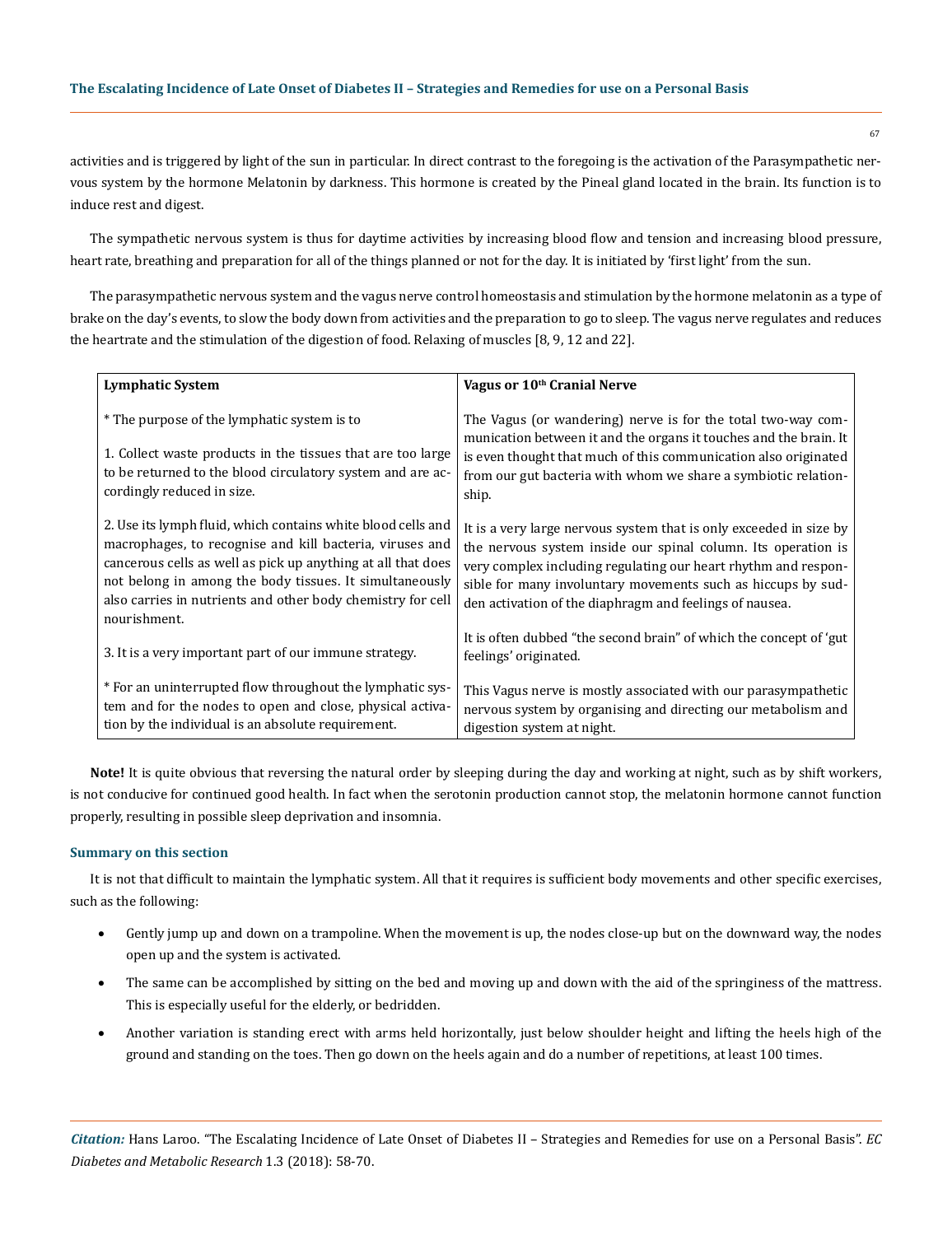More complex exercises would be (a) half squats and (b) upper body twists, such as the Tibetan Twist whilst also slapping the left kidney area with the right hand gently and doing the same with the right kidney and the left hand.

The vagus nerve is a very complex neural system and the longest nerve set in the body, extending all the way from the brain as the 10<sup>th</sup> Cranial nerve, also called Nerve X, the wanderer, to the abdomen. It is so complex that it is also called the second brain and claimed by some to harbour our 'Gut Instinct' feelings. For a balanced and satisfying life free of disturbances, these nerve system functions should not be interfered with, nor ignored. Attitude and mood go hand in hand as either one influences the other. The five most natural chemicals of the body are Serotonin, Melatonin, Adrenalin, Cortisol and Insulin. The following table identifies their role in your health or sickness [3,22].

| <b>Serotonin</b>       | <b>Melatonin</b>                    | <b>Adrenalin</b>           | Cortisol                    | Insulin                   |
|------------------------|-------------------------------------|----------------------------|-----------------------------|---------------------------|
| A monoamine            | A hormone that is                   | Or more correctly          | This is a stress (steroid)  | Insulin is a peptide      |
|                        |                                     |                            |                             |                           |
| neurotransmitter       | produced by the pineal              | identified as Epinephrine, | hormone, also produced      | hormone produced          |
| biochemically derived  | gland for regulating and            | as the name adrenaline has | by the adrenal glands. Its  | by the beta cells of      |
| from tryptophan,       | inducing sleep as well as           | been patented. The         | function is to metabolise   | pancreatic islets of      |
| considered to          | wakefulness. It is                  | hormone is produced in     | glucose and regulate        | Langerhans. They are      |
| contribute to feelings | associated with the                 | the adrenal glands located | blood pressure heart rate   | the main anabolic hor-    |
| of well-being and      | parasympathetic                     | on the top of our kidneys. | and its ability to suppress | mones of the body. They   |
| happiness and          | nervous system for rest             | It is the hormone for      | immunity. It also warns of  | regulate the metabolism   |
| regulate intestinal    | and digest after the sun            | dealing with sudden        | inflammation setting in. It | of all carbohydrates,     |
| movements. It is       | has set. It also regulates          | trauma and stress of short | should also be noted that   | fatty acids and proteins. |
| activated early in the | blood pressure and can              | duration, making the heart | alcohol and Cortisol do     | These substances, in      |
| morning in order to    | also serve as an anti-              | beat faster, increasing    | not mix well as it causes   | particular glucose from   |
| prepare us for the     | oxidant. It is function is          | blood pressure, narrowing  | unwanted side-effects.      | the blood are then        |
| day and is associated  | directly associated with            | the blood vessels for the  | Cortisol is also active as  | absorbed by fat cells,    |
| with the sympathetic   | the 10 <sup>th</sup> Cranial nerve. | preservation of the vital  | an awakening response       | the liver tissues and     |
| nervous system.        | the Vagus nerve.                    | organs and increasing      | agent.                      | skeletal muscle cells.    |
|                        |                                     | oxygen exchange.           |                             | Low insulin levels cause  |
|                        |                                     |                            |                             | catabolism.               |

# **Dealing with problems**

The best way of dealing with problems, is to seek solutions. From personal experience seeking solutions is easier than one would think. Most people underestimate the ability of the mind, brain and body to seek solutions that make sense, provided the actual problem is simply forgotten about. Let us understand pain. Pain hurts, but instead of turning it in into a disaster we seem destined to suffer for, ask ourselves "where is the pain, what sort of pain is it, need I be concerned and what is causing the pain. By simply learning how the pain or discomfort is created we may be close to being able to deal with the pain. By not thinking about pain, the feeling of pain disappears and the truth of the matter is that pain is a mechanism of the body and the brain to tell the owner that something is wrong and requires attention, i.e. a strategy for minimising or removing the pain. For many years I learned to deal with most physical pains by either standing erect or walking with my arms elevated and stretched to the side and just below shoulder height for extended periods. Walking through the streets where I live, people asked if I was imagining being a plane. However by maintaining this pose for extended periods and feeling my shoulders ache more and more, the pain eventually diminished altogether. If ever a pain strikes and unless I do something about it, my brain has learned to ignore it and stop the pain [6].

#### **Embracing and practising Negative Feedback**

Nothing is easier than embracing and practising negative feedback. It is almost like a game, but requires the person to be honest with one self and a willingness to try it out. It is just a way of determining what the consequences are of doing a particular thing to one self or others. If the consequence is unacceptable for everyone, the activity must be refrained from [23-29].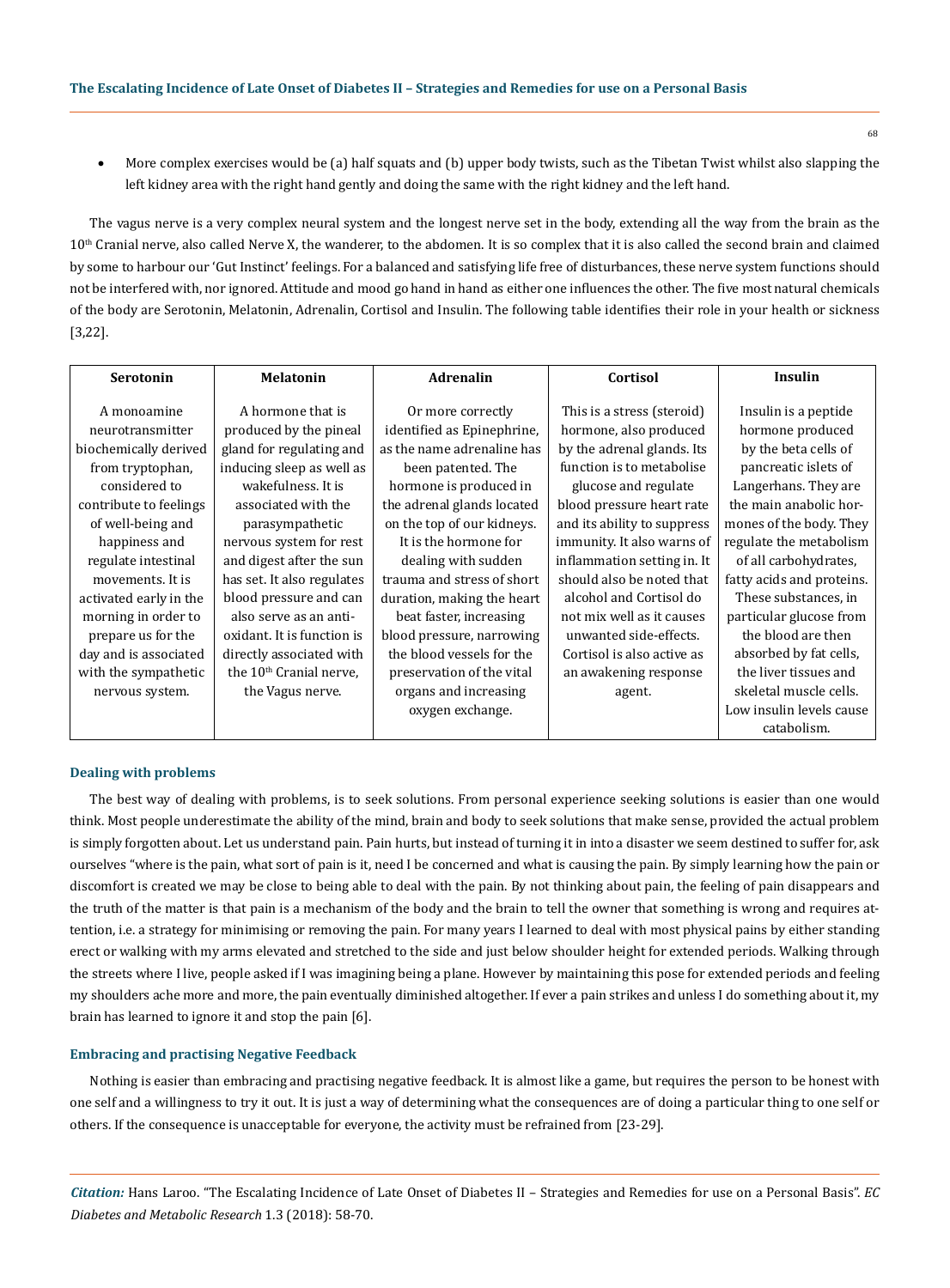# **Conclusion**

There is overwhelming evidence of a general consensus in literature and article on the Internet that healthy eating of not overly processed foods and regular exercises and body movements coupled with a very regular lifestyle almost guarantees continued or improvement in health. However, irrespective of the medical conditions causing diabetes, obesity or any other health afflictions, the state of mind is still a major influence. Any change in a specific mindset can either minimise or increase the severity of these conditions. For instance, depression is caused by a lack of self-esteem and feelings of inadequacy. Such a condition may itself arise by not producing the right hormones such as Serotonin. This situation may arise and be fuelled by a lack of negative feedback and an unwillingness to rationalise. However with so many strategies produced by our own body most of which we are totally unaware to deal with such as invaders and malfunction of some of our organs, like the pancreas in particular. Our consciousness about the reality of life is really up to us to make continued health a reality. This means embracing every opportunity by way of exercising and keeping fit and eating and drinking healthy as the only option for a long life. Just letting your disease happen and hoping for the best, simply will not work. Think of it like building a dam at the lowest part of a valley so that water collected will stay there for later use. Likewise it is up to each individual reading this paper to make the decision to build protection around one's own body, especially for the future. For myself, I do want to live as long as I can and start each morning with 40 push-ups and 40 half squats to get my blood and lymph flowing. After that I go for a brisk walk of 4 kilometres within the space of 30 minutes. The benefits are great and the ability to write this paper in record time. I am just an ordinary person and if I can do it, so can the reader. Unfortunately some people are stubborn, obstinate, their own worst enemy and above all belligerent and thus not open for rationalisation. I now have lost two younger brothers, one as recent as only days ago. Both had a miserable and poor quality life in their later years. There is no need for that! [6,9,18].

Recognise the intelligence of your mind and body and learn about YOURSELF!

# **Bibliography**

- 1. George Serban. "The tyranny of Magical Thinking The Child's World of Belief and Adult Neurosis". Dutton, Inc.
- 2. Derek and Julia Parker. "How do you know who you are? The Question and Answer Guide to Self-Discovery". Macmillan Publishing Co. Inc (1980).
- 3. Neil R Carlson. "Foundations of Physiological Psychology". Allyn and Bacon, a Viacom Company (1995).
- 4. Kenneth Wydro. "The *Luigi* Jazz Dance Technique". Published by Dolphin Books, Doubleday & Company New York (1981).
- 5. Sally P Springer and George Deutsch. "Left Brain Right Brain". W. H Freeman & CO (1993).
- 6. Switch on your brain. Allan Parker & Margaret Cutler-Stuart, in collaboration with Paul E. Dennison. Hale & Iremonger (1982).
- 7. [John N Demos. "Getting started on Neuro Feedback". WW Norton & Company \(2005\).](http://books.wwnorton.com/books/Getting-Started-with-Neurofeedback/)
- 8. [Hans Laroo. "Irrational Human Behaviour. What is to Blame: Our Brain or the Mind? Strategies for Dealing with Preconceived Ideas](http://medcraveonline.com/AOWMC/AOWMC-07-00192.pdf)  on Depression and Obesity". *[Advances in Obesity, Weight Management and Control](http://medcraveonline.com/AOWMC/AOWMC-07-00192.pdf)* 7.2 (2017): 00192.
- 9. [Hans Laroo. "Harmony Through A Balanced Mind & Body". An unpublished essay. Located on the](http://www.hanslarooresearch.com/art-download/hb3.pdf) website: hanslarooresearch.com.
- 10. Irving Oyle. "The Healing Mind, A physician looks at the mysterious ability of the mind to heal the body". Published by Celestial Arts, Berkeley, California (1975).
- 11. Ken Jones and Debra Creedy. "Health and Human Behaviour". Published by OXFORD University Press, South-Melbourne, Australia (2008).

*Citation:* Hans Laroo. "The Escalating Incidence of Late Onset of Diabetes II – Strategies and Remedies for use on a Personal Basis". *EC Diabetes and Metabolic Research* 1.3 (2018): 58-70.